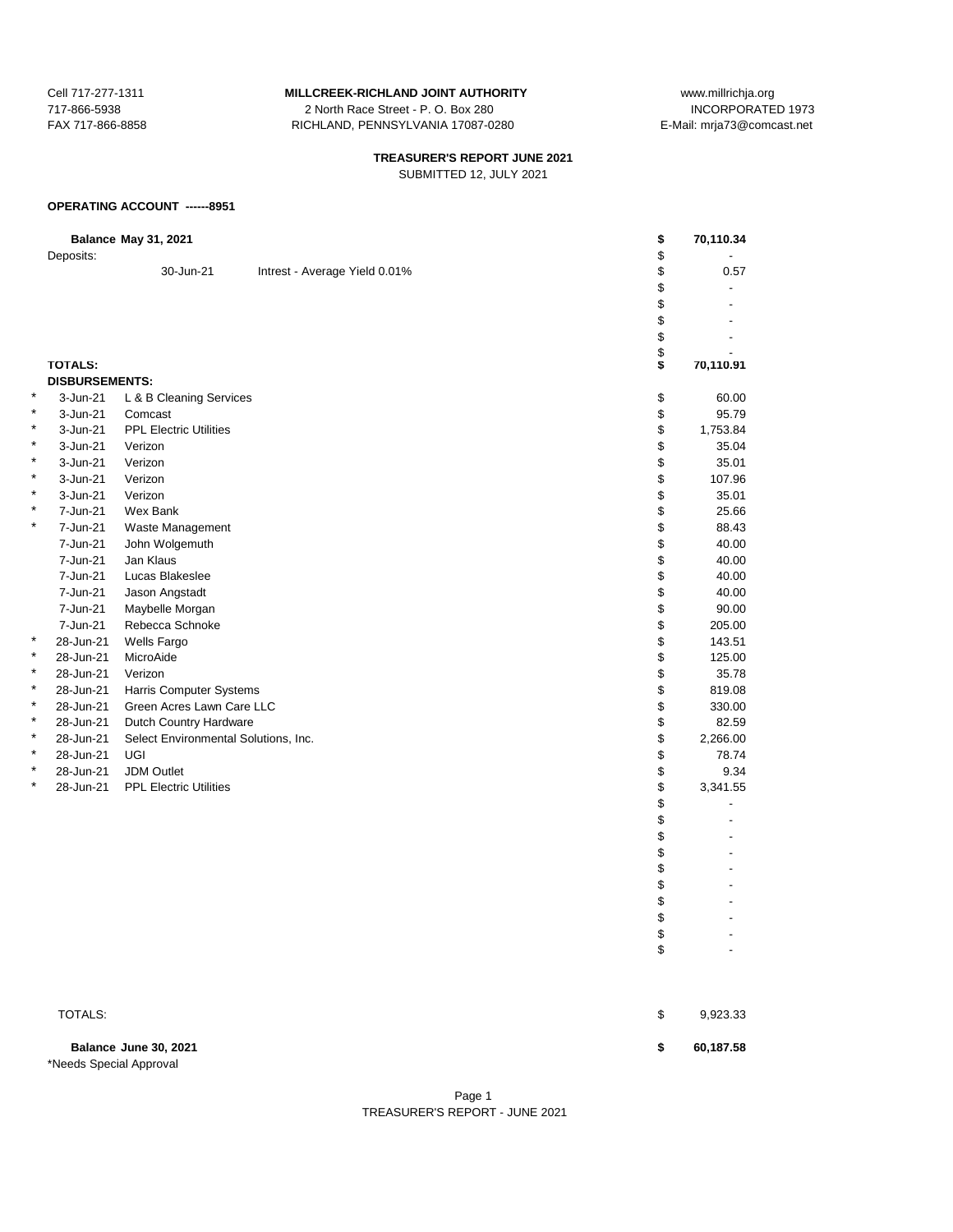## **PAYROLL ACCOUNT ------8944**

| <b>Balance May 31, 2021</b><br>Deposits:             |                | 10,382.72                            |
|------------------------------------------------------|----------------|--------------------------------------|
| 30-Jun-21<br>Intrest - Average Yield 0.01%           | \$<br>\$<br>\$ | 0.09                                 |
| <b>TOTALS:</b>                                       | \$             | 10,382.81                            |
| Disbursements:                                       |                |                                      |
| Jan Klaus                                            | \$<br>\$       | 435.36                               |
| 30-Jun-21<br>30-Jun-21<br>Maybelle Morgan            | \$             | 379.44                               |
|                                                      |                |                                      |
|                                                      | \$             |                                      |
|                                                      | \$             |                                      |
|                                                      | \$<br>\$       |                                      |
|                                                      | \$             |                                      |
|                                                      | \$             |                                      |
|                                                      | \$             |                                      |
|                                                      | \$             |                                      |
|                                                      | \$             |                                      |
| <b>TOTALS:</b>                                       | \$             | 814.80                               |
| Balance June 30, 2021                                | \$             | 9,568.01                             |
| <b>REVENUE ACCOUNT</b>                               |                |                                      |
| JONESTOWN BANK AND TRUST COMPANY (JBT) - ------ 1958 |                |                                      |
| <b>Balance May 31, 2021</b>                          | \$             | 5,258.42                             |
| Deposit from PLGIT                                   | \$             |                                      |
| Deposits for JUNE 2021 to JBT by Customers           | \$             | 5,928.69                             |
| SWEEP TO PLGIT Operating Account FROM JBT            | \$<br>\$       | 4,458.61<br>$\overline{\phantom{0}}$ |
|                                                      | \$             |                                      |
|                                                      | \$             |                                      |
|                                                      | \$             |                                      |
|                                                      | \$             |                                      |
| Balance June 30, 2021                                | \$             | 6,728.50                             |
| <b>ACCOUNT PAYABLE</b>                               |                |                                      |
| John H Wolgemuth                                     | \$             | 40.00                                |
| Jason Angstadt                                       | \$             | 40.00                                |
| Lucas Blakeslee<br>Jan D. Klaus                      | \$<br>\$       | 40.00<br>40.00                       |
| Maybelle Morgan                                      | \$             | 90.00                                |
| Rebecca Schnoke                                      | \$             | 165.00                               |
|                                                      | \$             |                                      |
|                                                      | \$             |                                      |
|                                                      | \$             |                                      |
|                                                      | \$             |                                      |
|                                                      | \$             |                                      |
|                                                      | \$<br>\$       |                                      |
| <b>TOTALS:</b>                                       | \$             | 415.00                               |